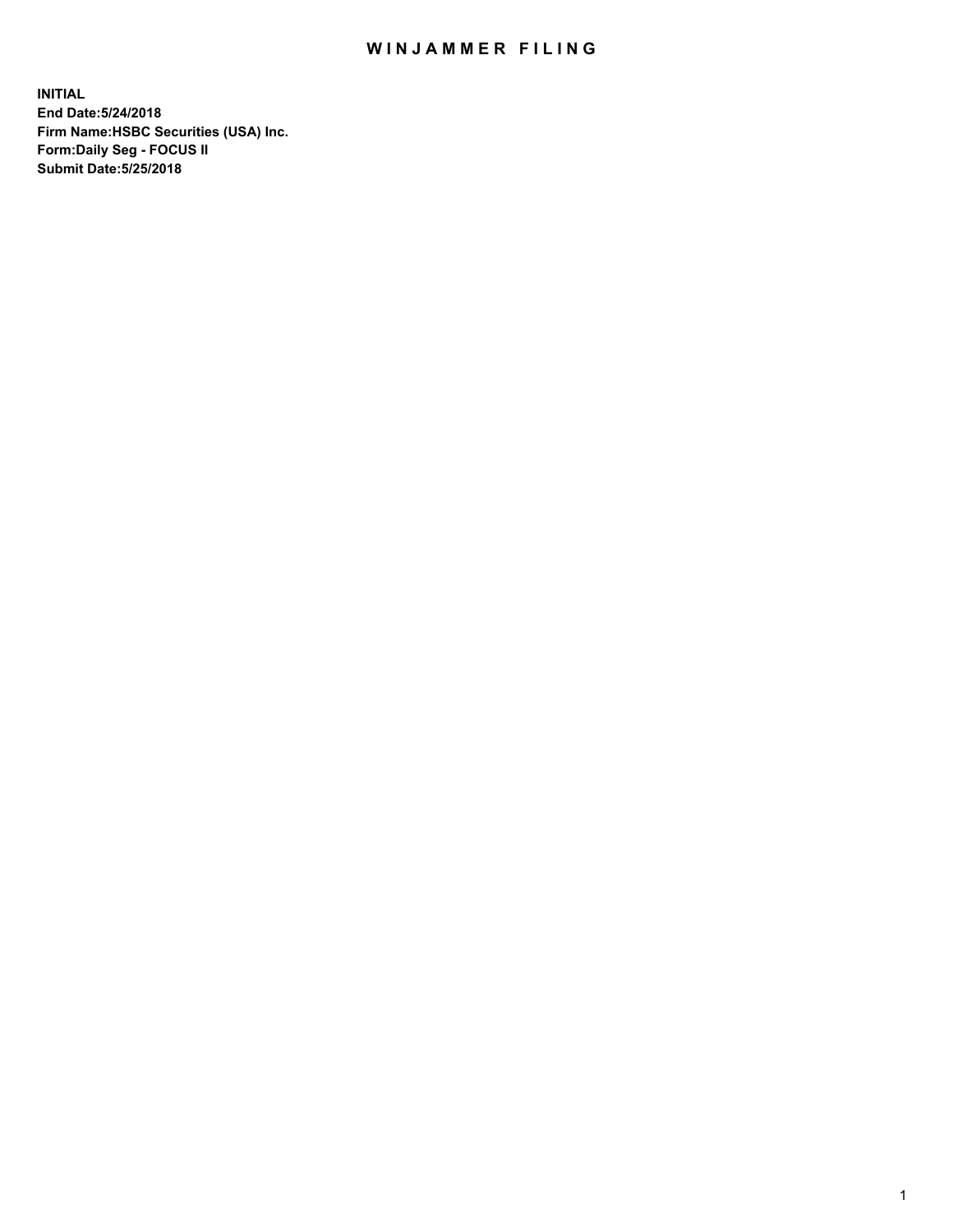## **INITIAL End Date:5/24/2018 Firm Name:HSBC Securities (USA) Inc. Form:Daily Seg - FOCUS II Submit Date:5/25/2018 Daily Segregation - Cover Page**

| Name of Company<br><b>Contact Name</b><br><b>Contact Phone Number</b><br><b>Contact Email Address</b>                                                                                                                                                                                                                         | <b>HSBC Securities (USA) Inc.</b><br><b>Michael Vacca</b><br>212-525-7951<br>michael.vacca@us.hsbc.com |
|-------------------------------------------------------------------------------------------------------------------------------------------------------------------------------------------------------------------------------------------------------------------------------------------------------------------------------|--------------------------------------------------------------------------------------------------------|
| FCM's Customer Segregated Funds Residual Interest Target (choose one):<br>a. Minimum dollar amount: ; or<br>b. Minimum percentage of customer segregated funds required:%; or<br>c. Dollar amount range between: and; or<br>d. Percentage range of customer segregated funds required between: % and %.                       | 147,000,000<br><u>0</u><br><u>00</u><br><u>00</u>                                                      |
| FCM's Customer Secured Amount Funds Residual Interest Target (choose one):<br>a. Minimum dollar amount: ; or<br>b. Minimum percentage of customer secured funds required:%; or<br>c. Dollar amount range between: and; or<br>d. Percentage range of customer secured funds required between: % and %.                         | 25,000,000<br><u>0</u><br><u>00</u><br>00                                                              |
| FCM's Cleared Swaps Customer Collateral Residual Interest Target (choose one):<br>a. Minimum dollar amount: ; or<br>b. Minimum percentage of cleared swaps customer collateral required:%; or<br>c. Dollar amount range between: and; or<br>d. Percentage range of cleared swaps customer collateral required between:% and%. | 95,000,000<br><u>0</u><br><u>00</u><br><u>00</u>                                                       |

Attach supporting documents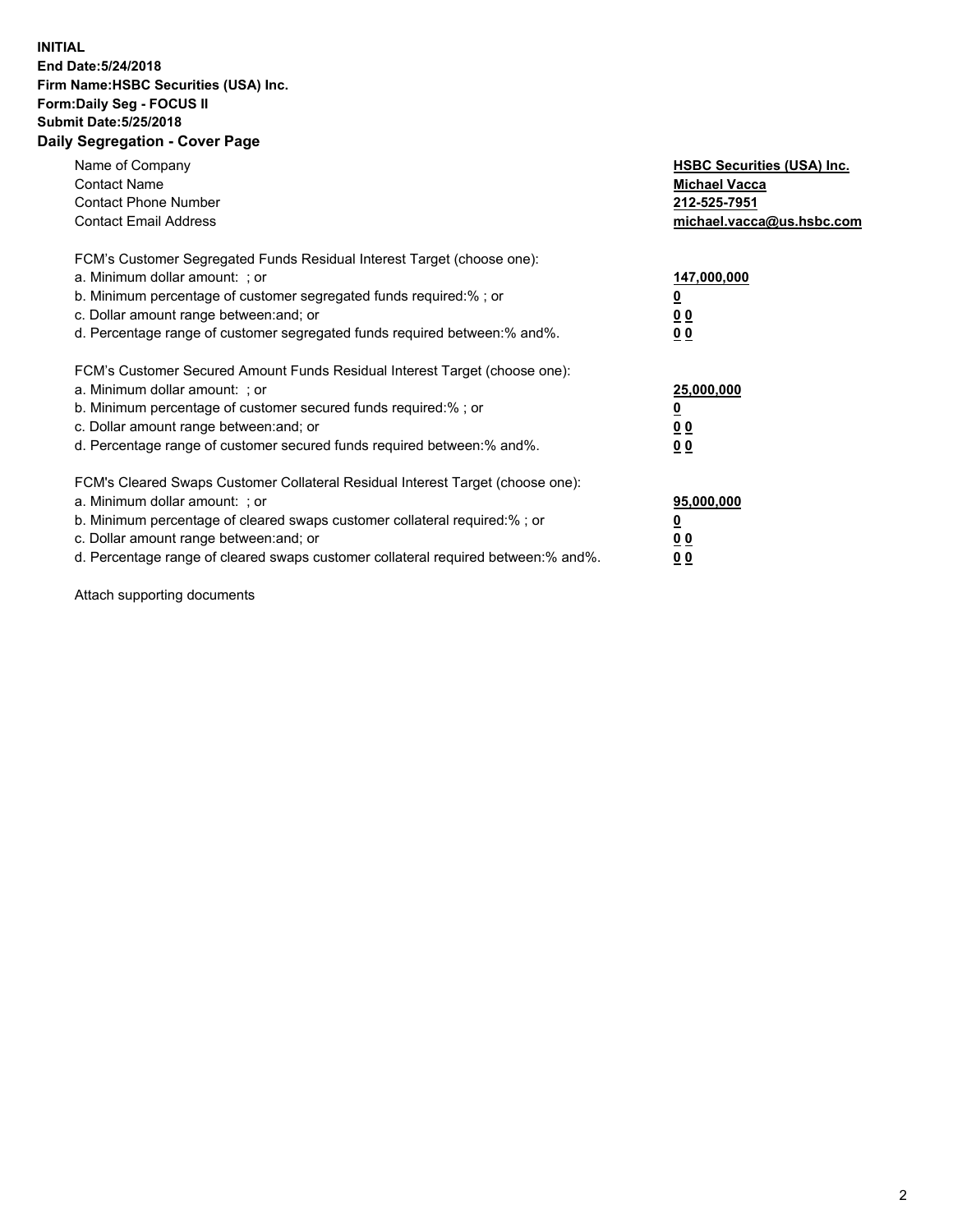**INITIAL End Date:5/24/2018 Firm Name:HSBC Securities (USA) Inc. Form:Daily Seg - FOCUS II Submit Date:5/25/2018 Daily Segregation - Secured Amounts**

Foreign Futures and Foreign Options Secured Amounts Amount required to be set aside pursuant to law, rule or regulation of a foreign government or a rule of a self-regulatory organization authorized thereunder **0** [7305] 1. Net ledger balance - Foreign Futures and Foreign Option Trading - All Customers A. Cash **113,761,917** [7315] B. Securities (at market) **98,436,041** [7317] 2. Net unrealized profit (loss) in open futures contracts traded on a foreign board of trade **-30,410,381** [7325] 3. Exchange traded options a. Market value of open option contracts purchased on a foreign board of trade **0** [7335] b. Market value of open contracts granted (sold) on a foreign board of trade **0** [7337] 4. Net equity (deficit) (add lines 1. 2. and 3.) **181,787,577** [7345] 5. Account liquidating to a deficit and account with a debit balances - gross amount **809,910** [7351] Less: amount offset by customer owned securities **-807,972** [7352] **1,938** [7354] 6. Amount required to be set aside as the secured amount - Net Liquidating Equity Method (add lines 4 and 5) **181,789,515** [7355] 7. Greater of amount required to be set aside pursuant to foreign jurisdiction (above) or line 6. **181,789,515** [7360] FUNDS DEPOSITED IN SEPARATE REGULATION 30.7 ACCOUNTS 1. Cash in banks A. Banks located in the United States **70,842,089** [7500] B. Other banks qualified under Regulation 30.7 **0** [7520] **70,842,089** [7530] 2. Securities A. In safekeeping with banks located in the United States **52,330,464** [7540] B. In safekeeping with other banks qualified under Regulation 30.7 **0** [7560] **52,330,464** [7570] 3. Equities with registered futures commission merchants A. Cash **0** [7580] B. Securities **0** [7590] C. Unrealized gain (loss) on open futures contracts **0** [7600] D. Value of long option contracts **0** [7610] E. Value of short option contracts **0** [7615] **0** [7620] 4. Amounts held by clearing organizations of foreign boards of trade A. Cash **0** [7640] B. Securities **0** [7650] C. Amount due to (from) clearing organization - daily variation **0** [7660] D. Value of long option contracts **0** [7670] E. Value of short option contracts **0** [7675] **0** [7680] 5. Amounts held by members of foreign boards of trade A. Cash **83,836,831** [7700] B. Securities **46,105,577** [7710] C. Unrealized gain (loss) on open futures contracts **-30,410,381** [7720] D. Value of long option contracts **0** [7730] E. Value of short option contracts **0** [7735] **99,532,027** [7740] 6. Amounts with other depositories designated by a foreign board of trade **0** [7760] 7. Segregated funds on hand **0** [7765] 8. Total funds in separate section 30.7 accounts **222,704,580** [7770] 9. Excess (deficiency) Set Aside for Secured Amount (subtract line 7 Secured Statement Page 1 from Line 8) **40,915,065** [7380] 10. Management Target Amount for Excess funds in separate section 30.7 accounts **25,000,000** [7780] 11. Excess (deficiency) funds in separate 30.7 accounts over (under) Management Target **15,915,065** [7785]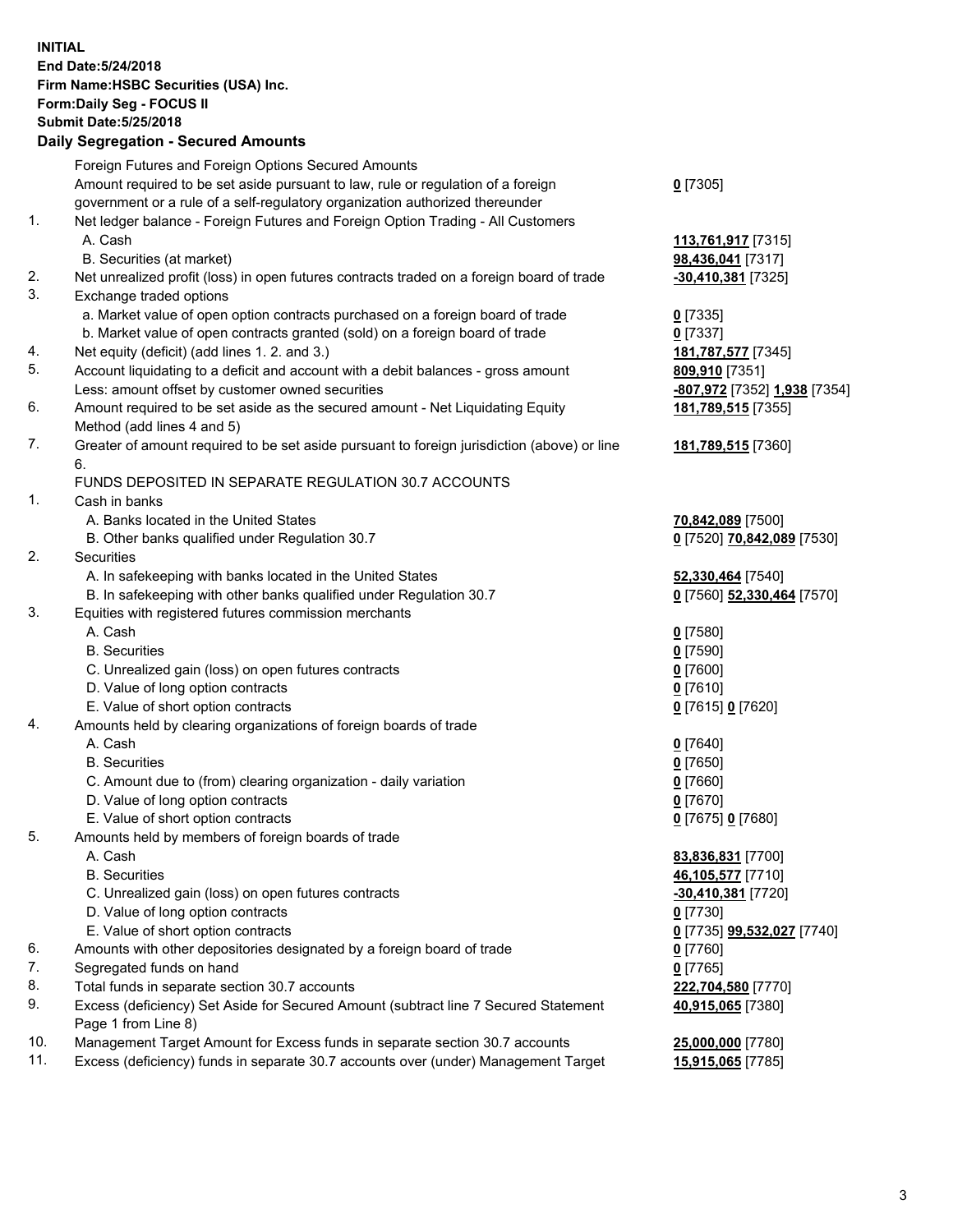**INITIAL End Date:5/24/2018 Firm Name:HSBC Securities (USA) Inc. Form:Daily Seg - FOCUS II Submit Date:5/25/2018 Daily Segregation - Segregation Statement** SEGREGATION REQUIREMENTS(Section 4d(2) of the CEAct) 1. Net ledger balance A. Cash **324,337,774** [7010] B. Securities (at market) **1,450,312,643** [7020] 2. Net unrealized profit (loss) in open futures contracts traded on a contract market **-25,252,735** [7030] 3. Exchange traded options A. Add market value of open option contracts purchased on a contract market **251,881,098** [7032] B. Deduct market value of open option contracts granted (sold) on a contract market **-91,465,395** [7033] 4. Net equity (deficit) (add lines 1, 2 and 3) **1,909,813,385** [7040] 5. Accounts liquidating to a deficit and accounts with debit balances - gross amount **1,986,940** [7045] Less: amount offset by customer securities **-1,986,911** [7047] **29** [7050] 6. Amount required to be segregated (add lines 4 and 5) **1,909,813,414** [7060] FUNDS IN SEGREGATED ACCOUNTS 7. Deposited in segregated funds bank accounts A. Cash **26,169,265** [7070] B. Securities representing investments of customers' funds (at market) **0** [7080] C. Securities held for particular customers or option customers in lieu of cash (at market) **185,283,985** [7090] 8. Margins on deposit with derivatives clearing organizations of contract markets A. Cash **398,709,673** [7100] B. Securities representing investments of customers' funds (at market) **0** [7110] C. Securities held for particular customers or option customers in lieu of cash (at market) **1,212,388,918** [7120] 9. Net settlement from (to) derivatives clearing organizations of contract markets **25,389,685** [7130] 10. Exchange traded options A. Value of open long option contracts **251,881,098** [7132] B. Value of open short option contracts **-91,465,395** [7133] 11. Net equities with other FCMs A. Net liquidating equity **8,022,911** [7140] B. Securities representing investments of customers' funds (at market) **0** [7160] C. Securities held for particular customers or option customers in lieu of cash (at market) **0** [7170] 12. Segregated funds on hand **52,639,740** [7150] 13. Total amount in segregation (add lines 7 through 12) **2,069,019,880** [7180] 14. Excess (deficiency) funds in segregation (subtract line 6 from line 13) **159,206,466** [7190] 15. Management Target Amount for Excess funds in segregation **147,000,000** [7194]

- 16. Excess (deficiency) funds in segregation over (under) Management Target Amount
- Excess

**12,206,466** [7198]